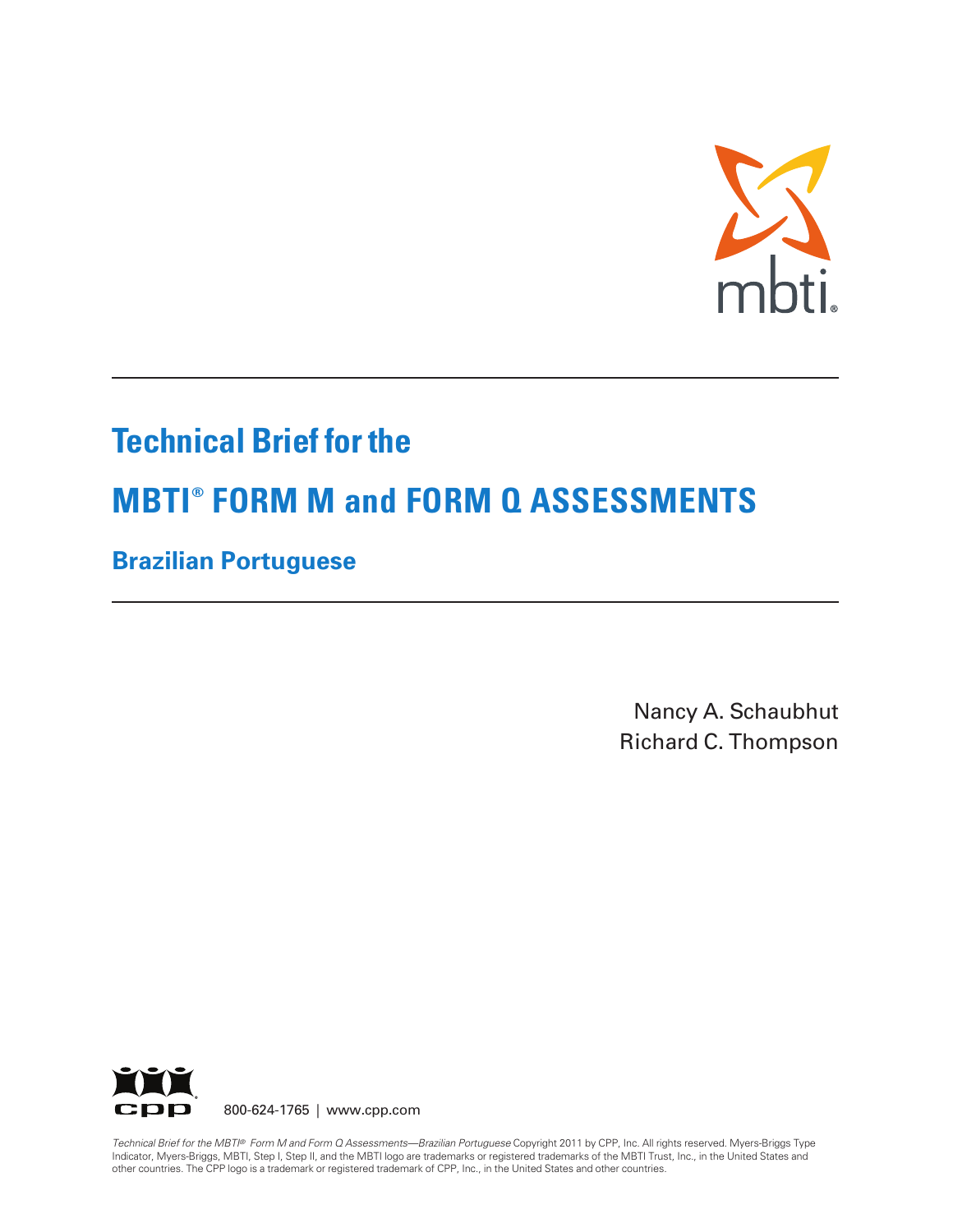#### **INTRODUCTION**

The *Myers-Briggs Type Indicator®* (MBTI®) instrument is one of the most commonly used personality assessments in the world. Because administration of the instrument outside the United States is growing rapidly, new translations are continually being developed for use in specific regions. This technical brief summarizes the initial measurement properties of a translation of the MBTI Form M and Form Q assessments developed for areas of Brazil where Brazilian Portuguese is understood. To that end, it examines the reliability of the Brazilian Portuguese translation of the MBTI Form M and Form Q assessments, reports on type distribution in a sample of participants who completed the instrument in Brazilian Portuguese, and provides comparisons with the U.S. National Representative Sample to examine similarities and differences between the groups.

### **THE MBTI ® ASSESSMENT**

The MBTI assessment uses a typology composed of four pairs of opposite preferences, called *dichotomies:*

- Extraversion (E) or Introversion (I)—where you focus your attention and get energy
- Sensing (S) or Intuition (N)—how you take in information
- Thinking (T) or Feeling (F)—how you make decisions
- Judging (J) or Perceiving (P)—how you deal with the outer world

The MBTI assessment combines an individual's four preferences—one preference from each dichotomy, denoted by its letter—to yield one of the 16 possible personality types (e.g., ESTJ, INFP, etc.). Each type is equally valuable, and an individual inherently belongs to one of the 16 types. This model differentiates the MBTI assessment from most other personality instruments, which typically assess personality traits. Trait-based instruments measure how much of a certain characteristic people possess. Unlike the MBTI assessment, those instruments usually consider one "end" of a trait to be more positive and the other to be more negative.

# **BRAZILIAN PORTUGUESE SAMPLE**

Following the translation of the MBTI assessment into Brazilian Portuguese, a sample of participants was obtained for this study. It is important to note that this Brazilian Portuguese sample is not a representative sample; rather, it is a sample of convenience. Therefore, no inferences may be drawn about the preferences or type distribution of the population that understands or uses Brazilian Portuguese. The data reported in this technical brief should be used for psychometric information purposes only.

#### **Sample Description**

This sample is composed of 661 individuals who each completed the MBTI®—Global Research version of the assessment in Brazilian Portuguese. This version of the assessment includes 230 MBTI items and contains the current commercial versions of the MBTI assessment (the Form M, Form Q, and European Step I and Step II assessments). The sample includes 57% women and 43% men. Respondents' ages ranged from 19 to 75 years (mean = 36.4, *SD* = 9.6); 92% were employed full-time or parttime, 1% were students, and 7% were either not working for income or did not provide their current employment status. Of those who were employed and reported their general line of work, 20% were working in education, training, and library occupations; 17% in business and financial operations; 9% in sales and related occupations; 9% in office and administrative support; and the remainder in various fields. Of those who were employed and reported organizational level, 35% were entry level, 27% supervisory, 22% nonsupervisory, 11% management, and 5% executive. All respondents reported their country of origin and residence as Brazil.

As shown in Table 1, the most frequently occurring type for this sample is ISTJ (22.4%), followed by ESTJ (13.9%). The least common types are ENFJ (1.8%) and INFJ (2.1%). Self-selection ratios (SSRs) were computed by comparing the percentage of each type in the Brazilian Portuguese sample to that in the U.S. National Rep-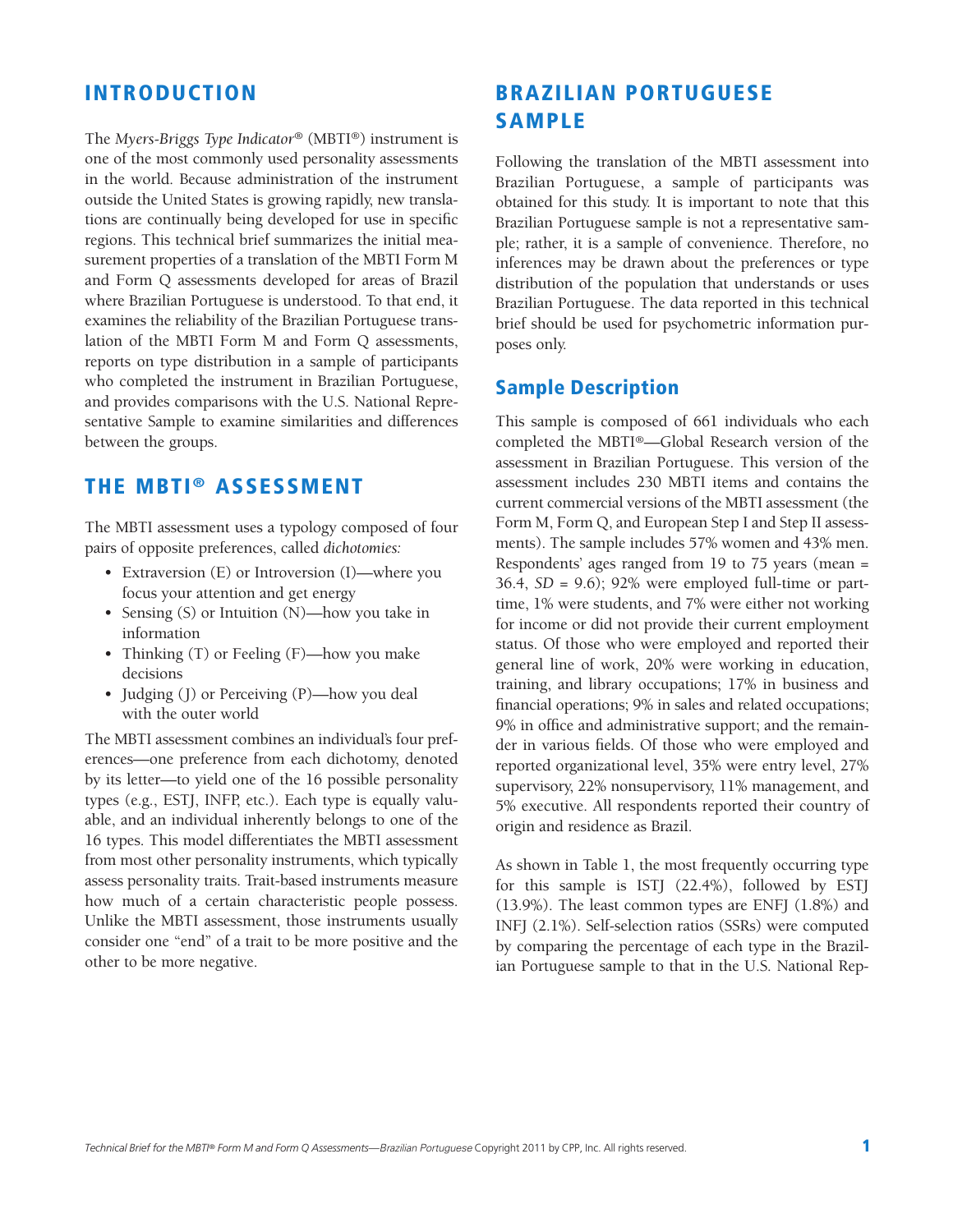

*Note: N* = 661.

resentative Sample (Myers, McCaulley, Quenk, & Hammer, 1998). Note that in this sample, ESTPs are more than twice as prevalent as they are in the U.S. National Representative Sample. On the other hand, ISFPs and ISFJs are less common in the Brazilian Portuguese sample than in the U.S. sample. However, since this Brazilian Portuguese sample is not representative of the general population, no inferences should be made about the population's distribution of type.

Table 2 shows the number and percentage of respondents for each preference. Also included for reference are the number and percentage of respondents for each preference in the U.S. National Representative Sample (Myers et al., 1998).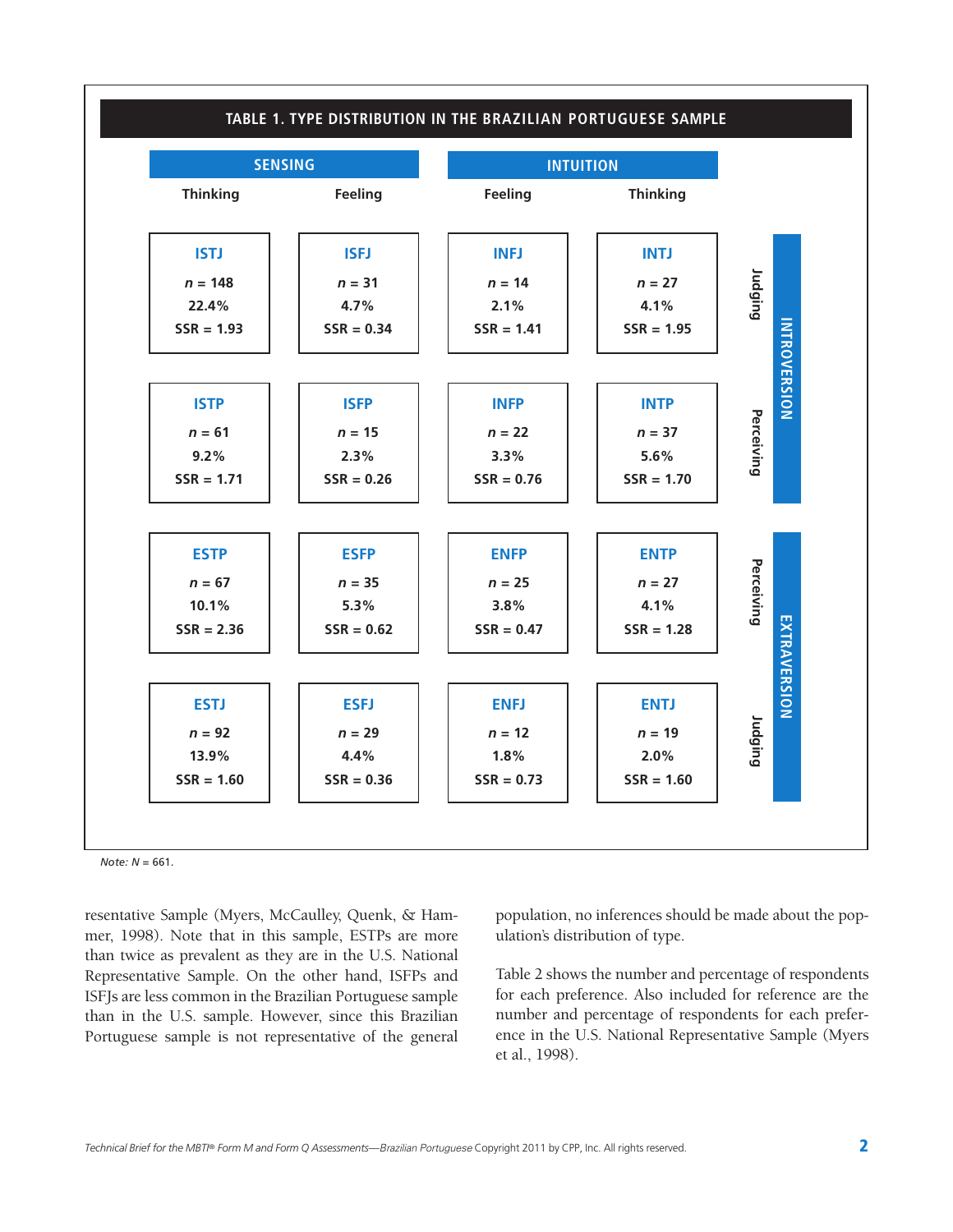#### **TABLE 2. PREFERENCE DISTRIBUTIONS FOR THE BRAZILIAN PORTUGUESE SAMPLE AND THE U.S. NATIONAL REPRESENTATIVE SAMPLE**

|                   |     | <b>Brazilian Portuguese Sample</b><br>$(N = 661)$ | U.S. National Representative Sample<br>$(N = 3,009)$ |               |  |
|-------------------|-----|---------------------------------------------------|------------------------------------------------------|---------------|--|
| <b>Preference</b> | n   | $\frac{0}{0}$                                     | $\sqrt{n}$                                           | $\frac{0}{0}$ |  |
| Extraversion (E)  | 306 | 46.3                                              | 1,483                                                | 49.3          |  |
| Introversion (I)  | 355 | 53.7                                              | 1,526                                                | 50.7          |  |
| Sensing (S)       | 478 | 72.3                                              | 2,206                                                | 73.3          |  |
| Intuition (N)     | 183 | 27.7                                              | 803                                                  | 26.7          |  |
| Thinking (T)      | 478 | 72.3                                              | 1,210                                                | 40.2          |  |
| Feeling (F)       | 183 | 27.7                                              | 1,799                                                | 59.8          |  |
| Judging (J)       | 372 | 56.3                                              | 1,629                                                | 54.1          |  |
| Perceiving (P)    | 289 | 43.7                                              | 1,380                                                | 45.9          |  |

*Note:* Source for the U.S. National Representative Sample is Myers, McCaulley, Quenk, and Hammer (1998).

#### **TABLE 3. DICHOTOMY INTERNAL CONSISTENCY RELIABILITIES FOR THE BRAZILIAN PORTUGUESE SAMPLE AND THE U.S. NATIONAL REPRESENTATIVE SAMPLE**

|           | <b>Brazilian Portuguese Sample</b> | <b>U.S. National Representative Sample</b> |
|-----------|------------------------------------|--------------------------------------------|
| Dichotomy | <b>Cronbach's Alpha</b>            | Cronbach's Alpha                           |
| E-I       | .92                                | .91                                        |
| $S-N$     | .89                                | .92                                        |
| T-F       | .91                                | .91                                        |
| $J-P$     | .91                                | .92                                        |

*Note:* Source for the U.S. National Representative Sample is Myers, McCaulley, Quenk, and Hammer (1998).

# **RELIABILITY OF THE FORM M PREFERENCES**

The internal consistency reliabilities (Cronbach's alphas) for the Brazilian Portuguese sample and the U.S. National Representative Sample are reported in Table 3. The reliabilities of the four dichotomies are good for the Brazilian Portuguese sample, and are very similar to those reported in the *MBTI® Manual* (Myers et al., 1998).

### **PREDICTION RATIOS**

Prediction ratios measure the likelihood that a person choosing a certain response will in fact have that preference (Myers et al., 1998). Prediction ratios for the Brazilian Portuguese sample are reported in Table 4.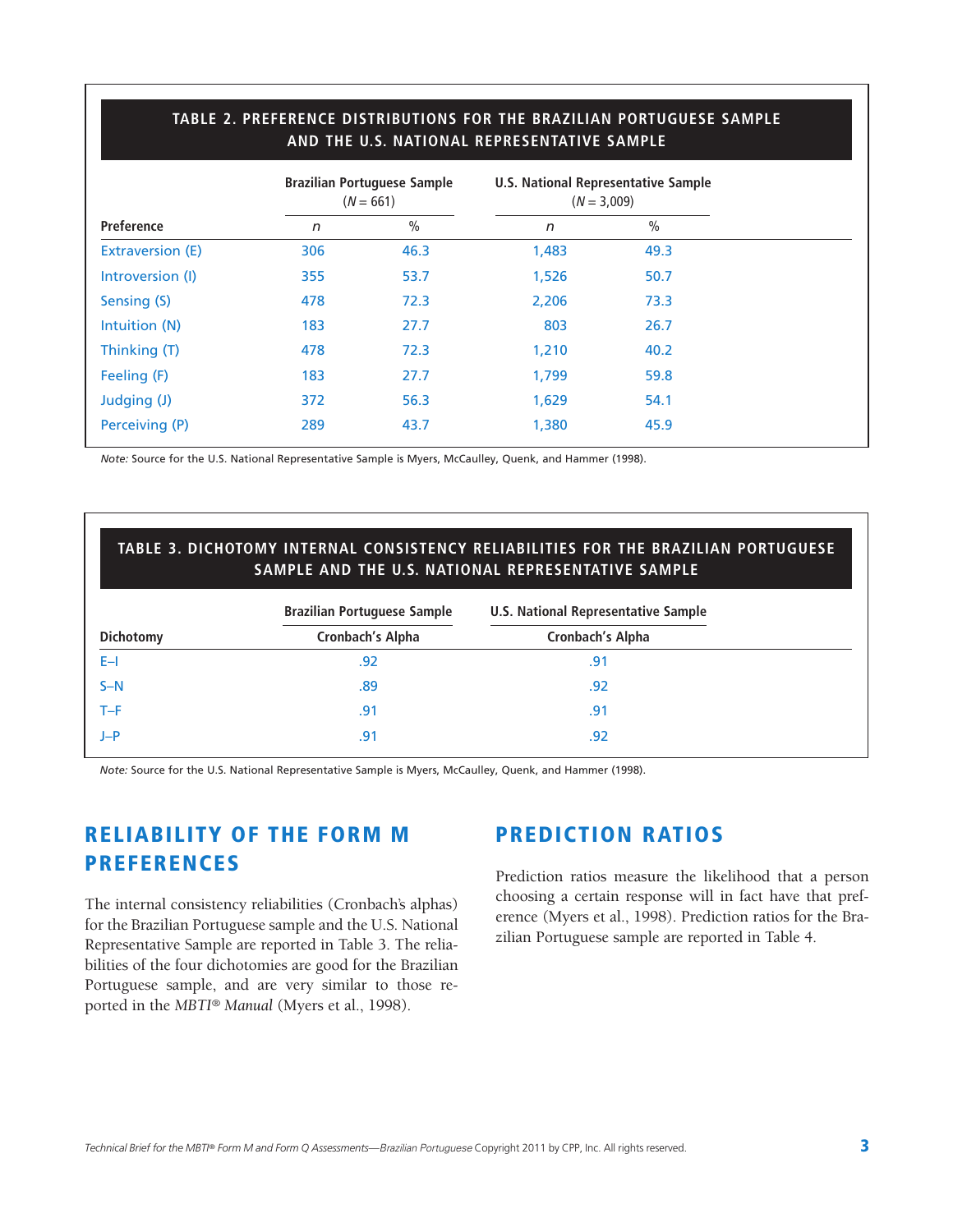## **TABLE 4. PREDICTION RATIOS FOR THE BRAZILIAN PORTUGUESE SAMPLE**

| EI1<br>EI2<br>EI3<br>E14 | .83<br>.70<br>.73<br>.78<br>.74<br>.75 | .89<br>.79<br>.76<br>.85<br>.81 | <b>SN17</b><br><b>SN18</b><br><b>SN19</b><br><b>SN20</b> | .68<br>.75<br>.76 | .59<br>.88 |
|--------------------------|----------------------------------------|---------------------------------|----------------------------------------------------------|-------------------|------------|
|                          |                                        |                                 |                                                          |                   |            |
|                          |                                        |                                 |                                                          |                   |            |
|                          |                                        |                                 |                                                          |                   | .75        |
|                          |                                        |                                 |                                                          | .88               | .96        |
| EI5                      |                                        |                                 | <b>SN21</b>                                              | .70               | .86        |
| EI6                      |                                        | .85                             | <b>SN22</b>                                              | .86               | .65        |
| EI7                      | .85                                    | .69                             | <b>SN23</b>                                              | .86               | .62        |
| EI8                      | .82                                    | .84                             | <b>SN24</b>                                              | .87               | .72        |
| EI9                      | .70                                    | .71                             | <b>SN25</b>                                              | .67               | .75        |
| E110                     | .90                                    | .76                             | <b>SN26</b>                                              | .55               | .74        |
| EI11                     | .82                                    | .78                             | TF1                                                      | .75               | .78        |
| EI12                     | .85                                    | .60                             | TF <sub>2</sub>                                          | .88               | .73        |
| <b>EI13</b>              | .71                                    | .58                             | TF3                                                      | .90               | .81        |
| EI14                     | .73                                    | .75                             | TF4                                                      | .79               | .64        |
| <b>EI15</b>              | .76                                    | .76                             | TF <sub>5</sub>                                          | .82               | .81        |
| EI16                     | .69                                    | .74                             | TF <sub>6</sub>                                          | .67               | .83        |
| <b>EI17</b>              | .69                                    | .95                             | TF7                                                      | .76               | .61        |
| <b>EI18</b>              | .70                                    | .86                             | TF8                                                      | .68               | .87        |
| EI19                     | .90                                    | .72                             | TF <sub>9</sub>                                          | .99               | .71        |
| <b>EI20</b>              | .72                                    | .84                             | <b>TF10</b>                                              | .64               | .65        |
| EI21                     | .74                                    | .85                             | <b>TF11</b>                                              | .67               | .69        |
| SN <sub>1</sub>          | .64                                    | .77                             | <b>TF12</b>                                              | .77               | .70        |
| SN <sub>2</sub>          | .80                                    | .76                             | <b>TF13</b>                                              | .76               | .95        |
| SN <sub>3</sub>          | .77                                    | .82                             | <b>TF14</b>                                              | .76               | .81        |
| SN <sub>4</sub>          | .68                                    | .65                             | <b>TF15</b>                                              | .77               | .84        |
| SN <sub>5</sub>          | .77                                    | .63                             | <b>TF16</b>                                              | .72               | .75        |
| SN <sub>6</sub>          | .64                                    | .59                             | <b>TF17</b>                                              | .82               | .82        |
| SN <sub>7</sub>          | .74                                    | .59                             | <b>TF18</b>                                              | .73               | .92        |
| SN <sub>8</sub>          | .84                                    | .83                             | <b>TF19</b>                                              | .62               | .91        |
| SN <sub>9</sub>          | .90                                    | .71                             | <b>TF20</b>                                              | .91               | .76        |
| <b>SN10</b>              | .77                                    | .68                             | <b>TF21</b>                                              | .79               | .70        |
| <b>SN11</b>              | .61                                    | .87                             | <b>TF22</b>                                              | .71               | .86        |
| <b>SN12</b>              | .67                                    | .81                             | <b>TF23</b>                                              | .79               | .96        |
| <b>SN13</b>              | .89                                    | .76                             | <b>TF24</b>                                              | .72               | .64        |
| <b>SN14</b>              | .89                                    | .68                             | JP1                                                      | .64               | .86        |
| <b>SN15</b>              | .88                                    | .71                             | JP <sub>2</sub>                                          | .79               | .85        |
| <b>SN16</b>              | .64                                    | .67                             | JP3                                                      | .74               | .70        |

*Technical Brief for the MBTI® Form M and Form Q Assessments—*Brazilian Portuguese Copyright 2011 by CPP, Inc. All rights reserved. **4**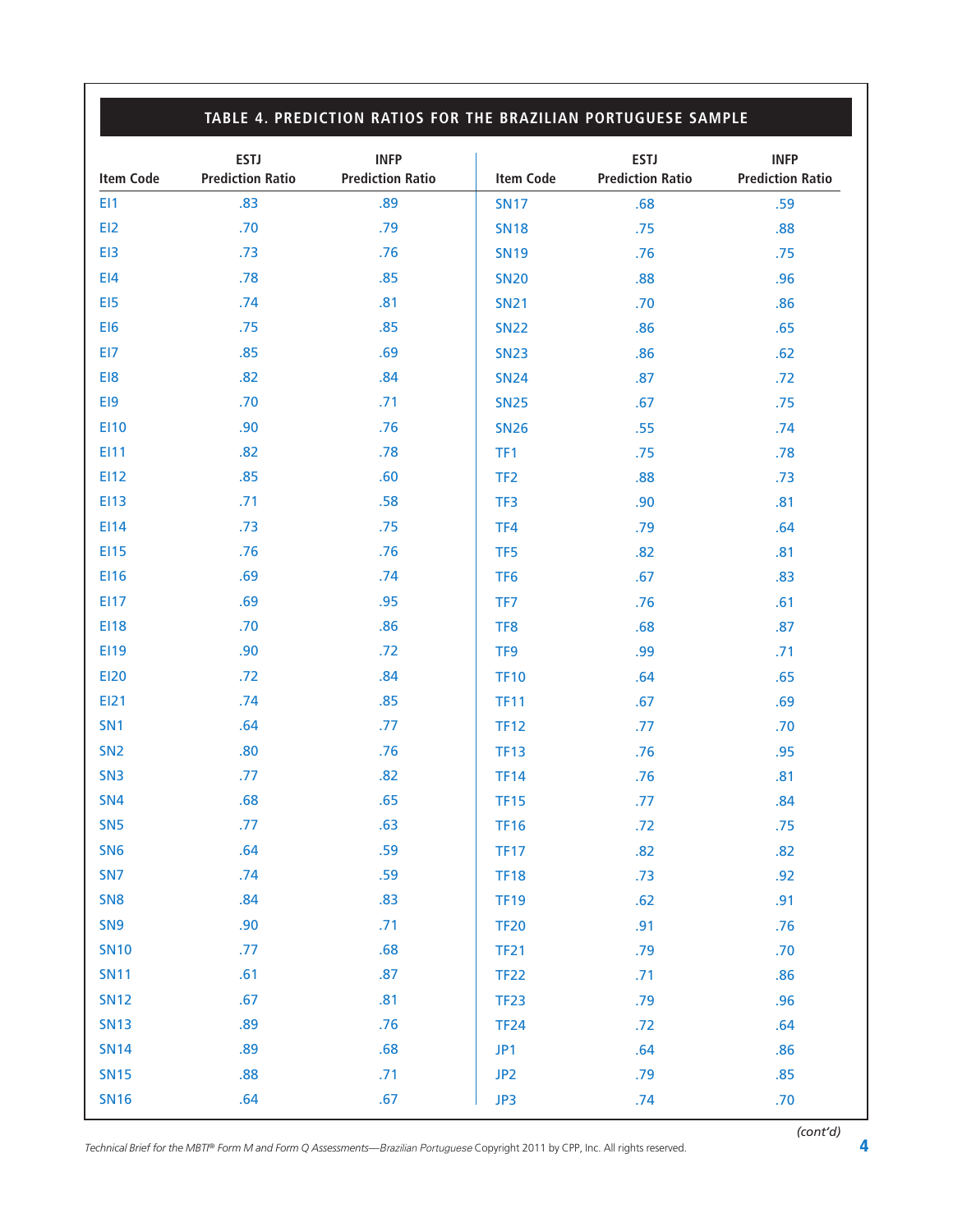| <b>Item Code</b> | <b>ESTJ</b><br><b>Prediction Ratio</b> | <b>INFP</b><br><b>Prediction Ratio</b> | <b>Item Code</b> | <b>ESTJ</b><br><b>Prediction Ratio</b> | <b>INFP</b><br><b>Prediction Ratio</b> |
|------------------|----------------------------------------|----------------------------------------|------------------|----------------------------------------|----------------------------------------|
| JP4              | .67                                    | .73                                    | <b>JP14</b>      | .64                                    | .93                                    |
| JP5              | .77                                    | .69                                    | <b>JP15</b>      | .74                                    | .86                                    |
| JP <sub>6</sub>  | .67                                    | .83                                    | <b>JP16</b>      | .89                                    | .81                                    |
| JP7              | .74                                    | .83                                    | <b>JP17</b>      | .81                                    | .85                                    |
| JP8              | .57                                    | .52                                    | <b>JP18</b>      | .79                                    | .76                                    |
| JP9              | .72                                    | .93                                    | <b>JP19</b>      | .68                                    | .75                                    |
| <b>JP10</b>      | .85                                    | .64                                    | <b>JP20</b>      | .69                                    | .90                                    |
| <b>JP11</b>      | .75                                    | .61                                    | <b>JP21</b>      | .66                                    | .77                                    |
| <b>JP12</b>      | .59                                    | .83                                    | <b>JP22</b>      | .83                                    | .83                                    |
| <b>JP13</b>      | .72                                    | .87                                    |                  |                                        |                                        |

# **FACTOR ANALYSIS**

Several studies have conducted confirmatory factor analyses of the MBTI assessment to assess the validity of the factors of the MBTI assessment. They have indicated that a four-factor model, such as the one theorized and developed by Myers, is the most appropriate and offers the best fit (Harvey, Murry, & Stamoulis, 1995; Johnson &

Saunders, 1990). A principal components exploratory factor analysis with varimax rotation was conducted using the item responses from the Brazilian Portuguese sample. The results are presented in Table 5. The shaded cells indicate that factor 1 is T–F, factor 2 is E–I, factor 3 is J–P, and factor 4 is S–N. The four-factor structure produced by this analysis shows that the Brazilian Portuguese MBTI Form M items are measuring their intended constructs, the four dichotomies.

| TABLE 5. FACTOR ANALYSIS ROTATED COMPONENT MATRIX<br>FOR THE BRAZILIAN PORTUGUESE SAMPLE |                     |                     |                     |                     |                     |                     |                     |                     |                     |
|------------------------------------------------------------------------------------------|---------------------|---------------------|---------------------|---------------------|---------------------|---------------------|---------------------|---------------------|---------------------|
| <b>Item</b><br>Code                                                                      | Factor 1<br>$(T-F)$ | Factor 2<br>$(E-I)$ | Factor 3<br>$(J-P)$ | Factor 4<br>$(S-N)$ | <b>Item</b><br>Code | Factor 1<br>$(T-F)$ | Factor 2<br>$(E-I)$ | Factor 3<br>$(J-P)$ | Factor 4<br>$(S-N)$ |
| EI1                                                                                      | $-.07$              | .71                 | $-.08$              | .04                 | <b>EI12</b>         | $-.02$              | .43                 | $-.20$              | .00.                |
| EI <sub>2</sub>                                                                          | .04                 | .58                 | $-.01$              | $-.02$              | E113                | $-.01$              | .30 <sub>1</sub>    | $-.13$              | $-.05$              |
| E <sub>13</sub>                                                                          | .03                 | .56                 | .02                 | $-.03$              | E114                | $-.10$              | .57                 | .02                 | $-.05$              |
| E <sub>14</sub>                                                                          | $-.09$              | .64                 | .03                 | $-.02$              | <b>EI15</b>         | .01                 | .65                 | .04                 | .01                 |
| E <sub>15</sub>                                                                          | $-.11$              | .61                 | .02                 | .09                 | EI16                | .02 <sub>0</sub>    | .55                 | $-.06$              | .01                 |
| EI <sub>6</sub>                                                                          | $-.12$              | .69                 | .00                 | $-.01$              | <b>EI17</b>         | $-.08$              | .70                 | .00                 | .00.                |
| EI7                                                                                      | $-.13$              | .54                 | $-.08$              | $-.03$              | <b>EI18</b>         | $-.09$              | .61                 | .09                 | .06                 |
| EI8                                                                                      | $-.10$              | .70                 | $-.04$              | .01                 | <b>EI19</b>         | .00                 | .64                 | $-.07$              | .08                 |
| E <sub>19</sub>                                                                          | .13                 | .51                 | $-.13$              | .01                 | <b>EI20</b>         | $-.03$              | .64                 | $-.02$              | $-.07$              |
| <b>EI10</b>                                                                              | $-.12$              | .68                 | $-.10$              | .05                 | <b>EI21</b>         | .03                 | .65                 | .04                 | $-.01$              |
| EI11                                                                                     | $-.07$              | .65                 | $-.13$              | $-.10$              |                     |                     |                     |                     |                     |

*(cont'd)*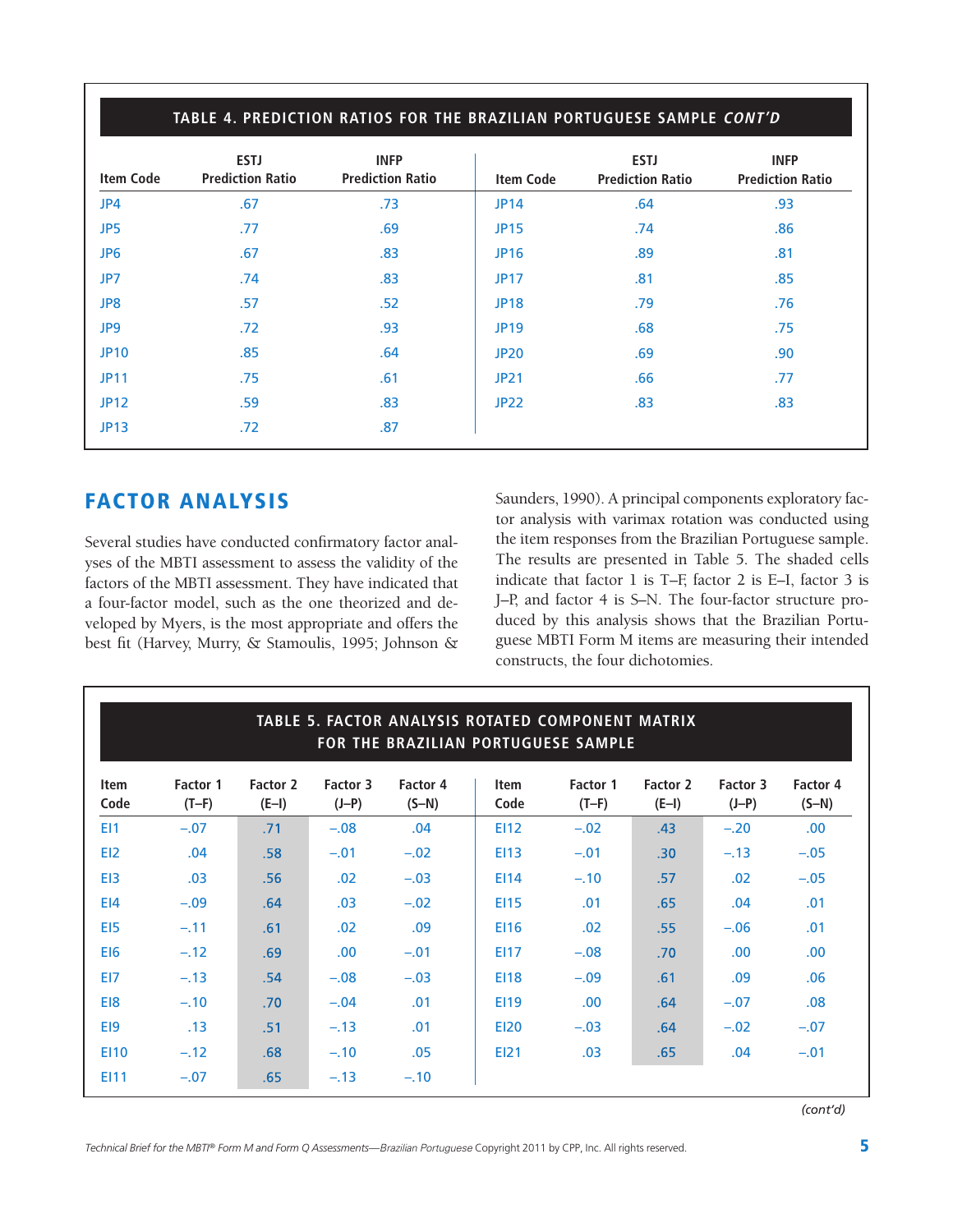|                 |                     |                     |                     |                     |                 | TABLE 5. FACTOR ANALYSIS ROTATED COMPONENT MATRIX<br>FOR THE BRAZILIAN PORTUGUESE SAMPLE CONT'D |                     |                     |                     |
|-----------------|---------------------|---------------------|---------------------|---------------------|-----------------|-------------------------------------------------------------------------------------------------|---------------------|---------------------|---------------------|
| Item<br>Code    | Factor 1<br>$(T-F)$ | Factor 2<br>$(E-I)$ | Factor 3<br>$(J-P)$ | Factor 4<br>$(S-N)$ | Item<br>Code    | Factor 1<br>$(T-F)$                                                                             | Factor 2<br>$(E-I)$ | Factor 3<br>$(J-P)$ | Factor 4<br>$(S-N)$ |
| SN <sub>1</sub> | .01                 | .16                 | .01                 | .47                 | <b>TF11</b>     | .40                                                                                             | .09                 | .02                 | $-.07$              |
| SN <sub>2</sub> | .22                 | $-.11$              | .11                 | .55                 | <b>TF12</b>     | .46                                                                                             | $-.03$              | .03                 | .08                 |
| SN <sub>3</sub> | .19                 | $-.03$              | .11                 | .60                 | <b>TF13</b>     | .73                                                                                             | $-.03$              | .07                 | .06                 |
| SN <sub>4</sub> | $-.05$              | $-.07$              | .13                 | .36                 | <b>TF14</b>     | .60                                                                                             | $-.11$              | .17                 | .12                 |
| SN <sub>5</sub> | .08                 | $-.09$              | .11                 | .45                 | <b>TF15</b>     | .64                                                                                             | $-.05$              | .03                 | .14                 |
| SN <sub>6</sub> | $-.02$              | $-.03$              | .05                 | .25                 | <b>TF16</b>     | .47                                                                                             | $-.11$              | .12                 | .10                 |
| SN <sub>7</sub> | $-.12$              | $-.13$              | .17                 | .38                 | <b>TF17</b>     | .65                                                                                             | $-.19$              | .12                 | $-.04$              |
| SN <sub>8</sub> | .19                 | .01                 | .18                 | .63                 | <b>TF18</b>     | .68                                                                                             | $-.04$              | .07                 | .06                 |
| SN <sub>9</sub> | .15                 | $-.07$              | .06                 | .64                 | <b>TF19</b>     | .55                                                                                             | .02                 | .13                 | .08                 |
| <b>SN10</b>     | .01                 | .07                 | $-.02$              | .41                 | <b>TF20</b>     | .71                                                                                             | $-.10$              | .04                 | .00                 |
| <b>SN11</b>     | .02                 | .15                 | .03                 | .50                 | <b>TF21</b>     | .51                                                                                             | .10                 | $-.02$              | .07                 |
| <b>SN12</b>     | .05                 | .13                 | .02                 | .49                 | <b>TF22</b>     | .62                                                                                             | .01                 | .00                 | .07                 |
| <b>SN13</b>     | .09                 | $-.11$              | .05                 | .67                 | <b>TF23</b>     | .44                                                                                             | .02                 | .08                 | .12                 |
| <b>SN14</b>     | .23                 | $-.14$              | .10                 | .57                 | <b>TF24</b>     | .37                                                                                             | $-.10$              | .07                 | .07                 |
| <b>SN15</b>     | .00                 | $-.03$              | .06                 | .64                 | JP1             | $-.05$                                                                                          | $-.01$              | .54                 | .07                 |
| <b>SN16</b>     | $-.01$              | $-.04$              | .04                 | .34                 | JP <sub>2</sub> | $-.01$                                                                                          | $-.01$              | .73                 | .10                 |
| <b>SN17</b>     | $-.08$              | .02                 | $-.14$              | .36                 | JP3             | .02                                                                                             | $-.11$              | .45                 | $-.07$              |
| <b>SN18</b>     | .20                 | .12                 | .20                 | .62                 | JP4             | .10                                                                                             | $-.02$              | .45                 | .19                 |
| <b>SN19</b>     | .04                 | .01                 | .11                 | .58                 | JP5             | $-.01$                                                                                          | .01                 | .52                 | .11                 |
| <b>SN20</b>     | .20                 | $-.02$              | .12                 | .68                 | JP <sub>6</sub> | $-.01$                                                                                          | $-.08$              | .57                 | .09                 |
| <b>SN21</b>     | .04                 | .21                 | .08                 | .59                 | JP7             | .08                                                                                             | $-.04$              | .68                 | $-.03$              |
| <b>SN22</b>     | .12                 | $-.08$              | .14                 | .52                 | JP8             | .00                                                                                             | $-.01$              | .60                 | .15                 |
| <b>SN23</b>     | $-.12$              | $-.21$              | .17                 | .46                 | JP9             | .14                                                                                             | $-.05$              | .65                 | .21                 |
| <b>SN24</b>     | .06                 | $-.08$              | .13                 | .60                 | <b>JP10</b>     | .16                                                                                             | $-.26$              | .45                 | .22                 |
| <b>SN25</b>     | $-.03$              | .20                 | $-.01$              | .50                 | <b>JP11</b>     | .17                                                                                             | $-.31$              | .33                 | .23                 |
| <b>SN26</b>     | $-.30$              | $-.09$              | $-.07$              | .18                 | <b>JP12</b>     | .24                                                                                             | .03                 | .40                 | .08                 |
| TF1             | .59                 | $-.10$              | .13                 | $-.03$              | <b>JP13</b>     | .15                                                                                             | $-.05$              | .65                 | .16                 |
| TF <sub>2</sub> | .66                 | $-.13$              | .04                 | .04                 | <b>JP14</b>     | .17                                                                                             | $-.06$              | .59                 | .12                 |
| TF3             | .75                 | $-.09$              | .09                 | .02                 | <b>JP15</b>     | $-.01$                                                                                          | .00                 | .68                 | .08                 |
| TF4             | .46                 | $-.04$              | $-.09$              | .00                 | <b>JP16</b>     | .09                                                                                             | $-.12$              | .68                 | .15                 |
| TF <sub>5</sub> | .69                 | $-.12$              | .04                 | $-.06$              | <b>JP17</b>     | .09                                                                                             | .02                 | .72                 | .11                 |
| TF <sub>6</sub> | .56                 | $-.01$              | .02                 | .08                 | <b>JP18</b>     | .15                                                                                             | $-.31$              | .51                 | .18                 |
| TF7             | .44                 | $-.19$              | .09                 | $-.02$              | <b>JP19</b>     | .10                                                                                             | $-.05$              | .53                 | $-.06$              |
| TF8             | .58                 | .00                 | .05                 | .12                 | <b>JP20</b>     | .02                                                                                             | .02                 | .64                 | .15                 |
| TF9             | .47                 | .00                 | .12                 | .10                 | JP21            | .14                                                                                             | .01                 | .54                 | $-.05$              |
| <b>TF10</b>     | .34                 | .03                 | .01                 | .05                 | <b>JP22</b>     | .11                                                                                             | .02                 | .69                 | .12                 |

*Technical Brief for the MBTI® Form M and Form Q Assessments—*Brazilian Portuguese Copyright 2011 by CPP, Inc. All rights reserved. **6**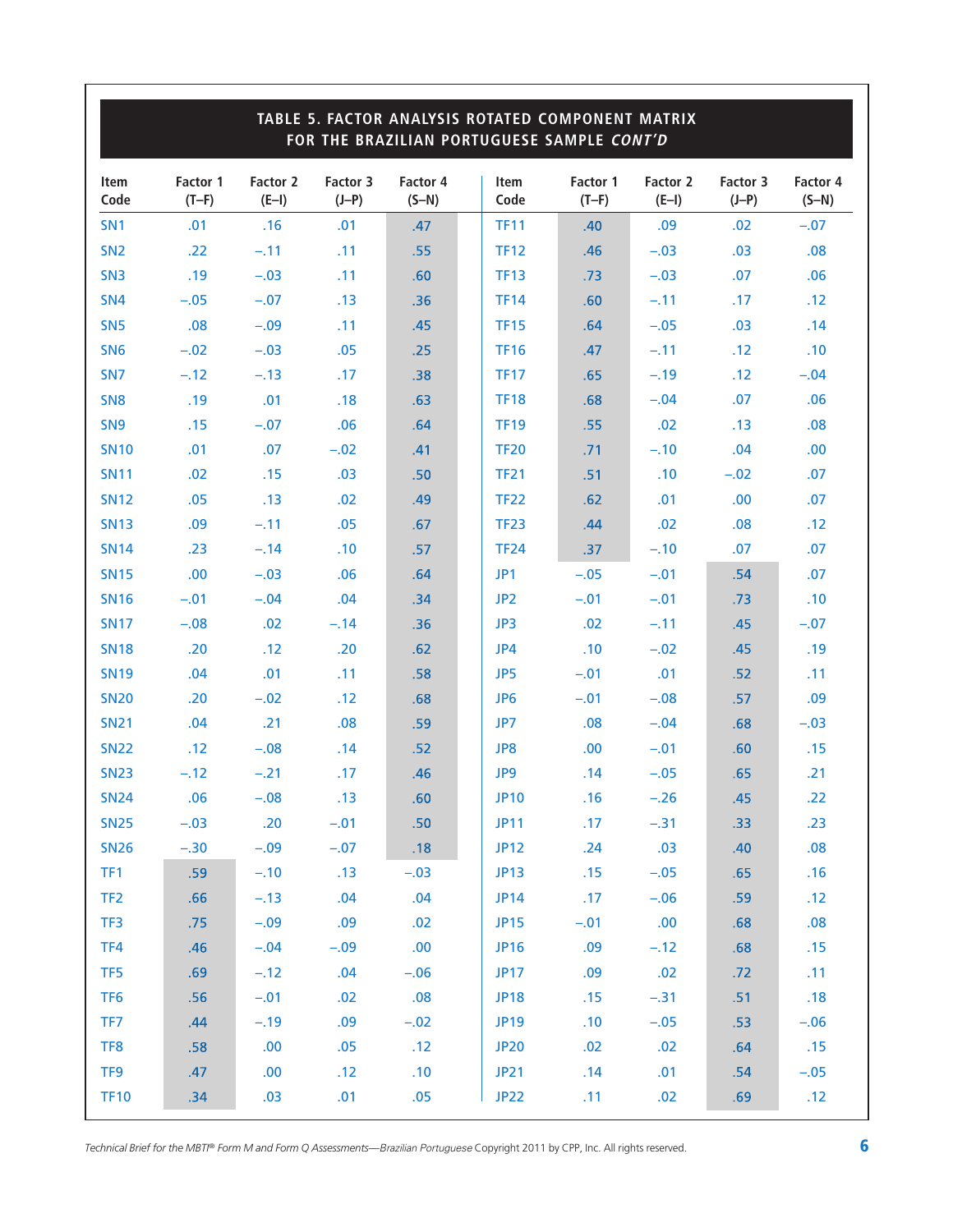#### **TABLE 6. MBTI® FORM Q FACET INTERNAL CONSISTENCY RELIABILITIES FOR THE BRAZILIAN PORTUGUESE SAMPLE AND THE U.S. NATIONAL REPRESENTATIVE SAMPLE**

|                                         | <b>Brazilian Portuguese Sample</b> | <b>U.S. National Representative Sample</b> |
|-----------------------------------------|------------------------------------|--------------------------------------------|
| Form Q Facets                           | Cronbach's Alpha                   | Cronbach's Alpha                           |
| E-I Facets                              |                                    |                                            |
| Initiating-Receiving                    | .85                                | .85                                        |
| <b>Expressive-Contained</b>             | .81                                | .79                                        |
| Gregarious-Intimate                     | .71                                | .60                                        |
| <b>Active-Reflective</b>                | .67                                | .59                                        |
| Enthusiastic-Quiet                      | .74                                | .72                                        |
| <b>S-N Facets</b>                       |                                    |                                            |
| Concrete-Abstract                       | .73                                | .81                                        |
| Realistic-Imaginative                   | .76                                | .79                                        |
| <b>Practical-Conceptual</b>             | .54                                | .67                                        |
| <b>Experiential-Theoretical</b>         | .80                                | .83                                        |
| <b>Traditional-Original</b>             | .73                                | .76                                        |
| T-F Facets                              |                                    |                                            |
| Logical-Empathetic                      | .85                                | .80                                        |
| Reasonable-Compassionate                | .70                                | .77                                        |
| Questioning-Accommodating               | .28                                | .57                                        |
| <b>Critical-Accepting</b>               | .49                                | .60                                        |
| Tough-Tender                            | .70                                | .81                                        |
| J-P Facets                              |                                    |                                            |
| Systematic-Casual                       | .76                                | .74                                        |
| Planful-Open-Ended                      | .84                                | .82                                        |
| <b>Early Starting-Pressure-Prompted</b> | .71                                | .70                                        |
| Scheduled-Spontaneous                   | .77                                | .82                                        |
| Methodical-Emergent                     | .66                                | .71                                        |

*Note:* Source for the U.S. National Representative Sample is Myers, McCaulley, Quenk, and Hammer (1998).

# **RELIABILITY OF THE FORM Q FACETS**

The MBTI Form Q assessment includes the 93 items that make up the MBTI Form M assessment (measuring the four dichotomies E–I, S–N, T–F, and J–P) plus another 51 items that are used only to measure the Form Q facets. For each of the four dichotomies there are five facets (see Table 6), yielding a total of 20 facets. These facets help describe some of the ways in which each preference can be different for each individual to create a richer and more detailed description of an individual's behavior. The remaining analyses focus on the evaluation of the Form Q facets.

Internal consistency reliabilities for each facet are reported in Table 6 for the Brazilian Portuguese sample and the U.S. National Representative Sample. The Brazilian Portuguese sample alphas range from .28 (Questioning–